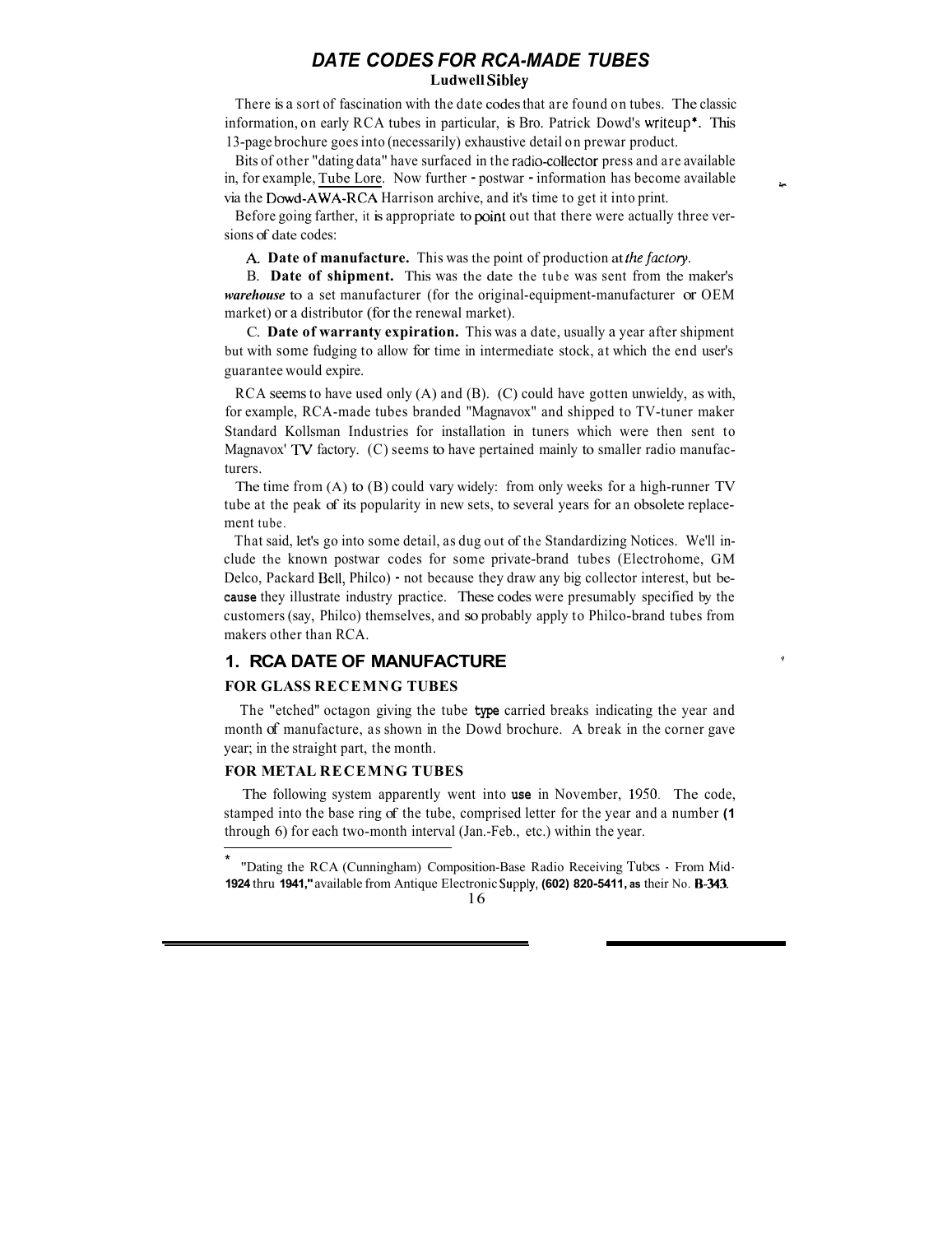Year letterswere:

|  |  | 1944 H 1949 J 1953 T 1957 S 1961 N 1966 Z 1970 P |  |  |  |  |  |
|--|--|--------------------------------------------------|--|--|--|--|--|
|  |  | 1945 A 1950 C 1954 X 1958 K 1%3 F 1%7 U 1971 Y   |  |  |  |  |  |
|  |  | 1947 N 1951 Z 1955 R 1959 H 1964 J 1968 T 1972 S |  |  |  |  |  |
|  |  | 1948 F 1952 U 1956 Y 1960 A 1%5 C 1969 X 1973 K  |  |  |  |  |  |

Note the ambiguous 15-yearrepeat of the letters, except for **"P"**and "R."

The month-number and year-letter sequence was reversed each month. For example, **"C6"**designates Nov. **1950,**whereas **"6C"**designates Dec. **1950.**

#### FOR **SPECIAGPURPOSE TUBES**

High-value power and cathode-ray tubes carried serial numbers. The serial identification was a year letter plus a fivedigit number. The year letters for **1944-73**were the same as shown above for metal tubes, plus the following (reflecting the later demise of the Lancaster power-tube plant compared to Harrison).

| 1974 H         | 1977 N | 1980 C |  |
|----------------|--------|--------|--|
| $1975 \quad V$ | 1978 F | 1981 Z |  |
| 1976 A         | 1979 J | 1982 U |  |

The number part of the identification reverted to **"1"** at start of a new year, at least on types like the 8S8B. On some types like **869B,** the serial number substituted for a date-of-manufacture code. **(S.** N. **27-1-1A,** p. **3 [6-14-57** and **12-1-69]).**

There were exceptions to this plan. Here are three examples.

**(A)**  $^4$ X500As purchased by **RCA** for resale were serialized, for example, "A8-100." "A" meant Jan., *"8"* designated **1948,**and **"100"** meant the 100th tube for Jan. **1948.**

**(B) 826s** and **832s** had an internal date-of-manufacture code marked on the top mica with India ink, giving the day, week, and year. The day was numbered 1through **7,** the week **01** through **52,** and the year was given by a letter as shown above. (S. N. **29-80- 10,** p. **1.)**

(C) The **927** and similar phototubes received a date of manufacture coded on the stem or rear of the cathode with India ink, giving the month and year: **"72"** indicates the seventh month of **1942; "81"** indicates eighth month of **1951.** A dot at the end of the code indicates Harrison-made, not Lancaster, product.

Unlike usual practice, many phototubes were type-etched, as well as name-branded, at the warehouse. To idcntify nonetched tubes, the base lug or base was branded:

| A 868                           | A9 928              | B4 5584             | F 1P21   | N 1P39 | T 5581  |
|---------------------------------|---------------------|---------------------|----------|--------|---------|
| <b>AI</b> 1P29                  | <b>B</b> 918        | B <sub>6</sub> 1670 | H 930    | 0.1P28 | U 925   |
| A <sub>2</sub> 1P <sub>37</sub> | <b>B1 1640</b>      | B7 1676             | $J$ 931A | P 1P40 | $V$ 929 |
| A7 920                          | B <sub>2</sub> 1671 | $C$ 917             | K 1P22   | R 5652 |         |
| A8 923                          | <b>B3</b> 1672      | D 919               | L $935$  | S 5653 |         |

## **2. RCA DATE OF SHIPMENT**

**From 1-1-36** to **7-1-45** The shippingdate code for *RG1-brand* tubes used a letter for the year, plus a number (1 to **6)** for each two-month period within the year, plus "E" for OEM sales. Lack of "E" indicates a tube for distributor sale. The year letters followed the Z-U-T-X sequence seen before: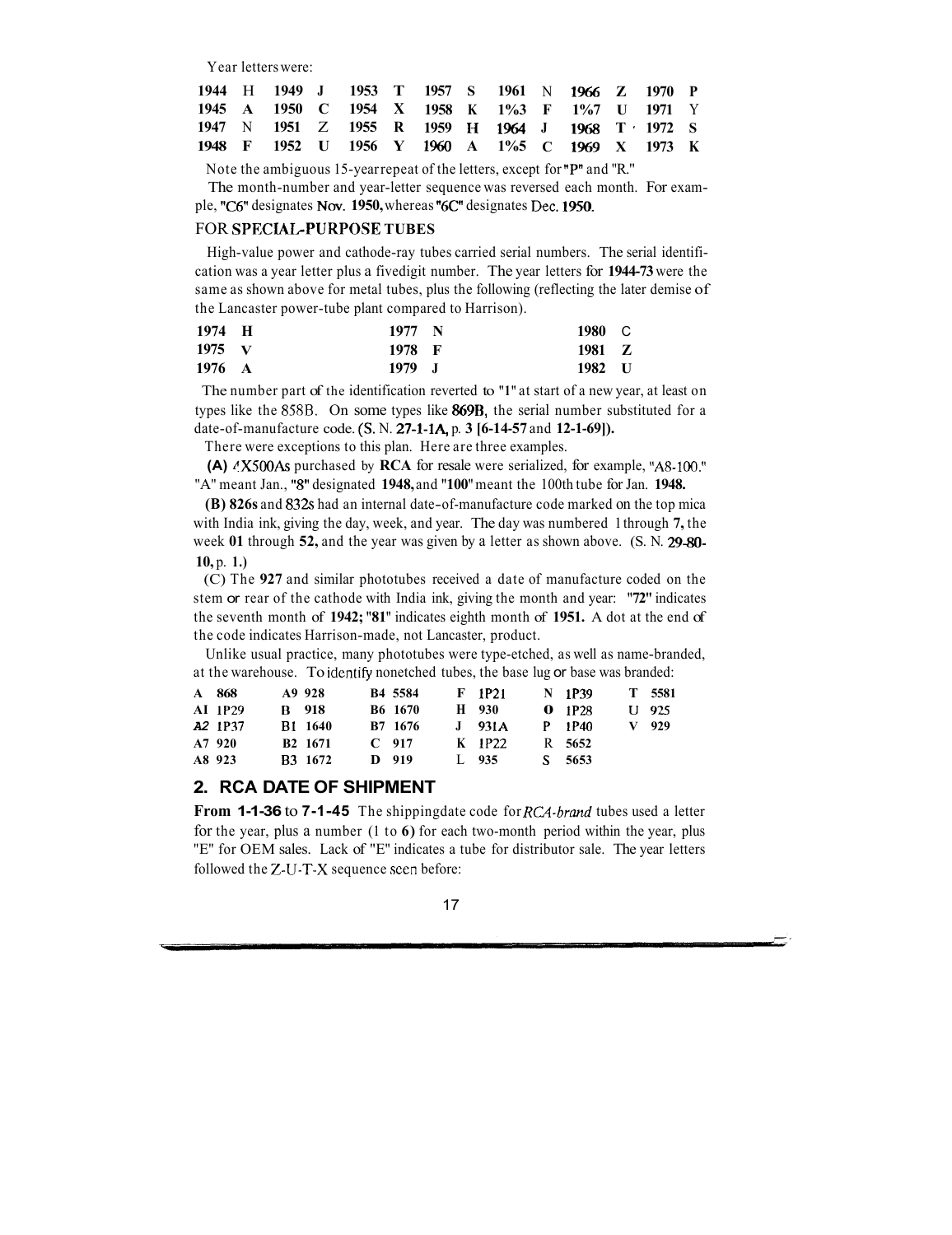| $1936 \quad Z$ | 1938 T | 1940 R | 1942 S | 1944 H        |  |
|----------------|--------|--------|--------|---------------|--|
| 1937 U         | 1939 X | 1941 Y | 1943 K | <b>1945</b> V |  |

On Government tubes, the **"E"** was printed separately, typically below the date code.

**Private-brand** tubes generally used a shippingdate code of two **or** three characters. *An* initial letter **(A** through L, including **I)** gives month, followed by the last digit of the year. Bulk-packed (OEM) tubes also carried an "E"; individual-packed (distributor) ones did not. Thus "J5" indicates distributor shipment in Oct. 1945; "L5E" indicates **OEM** shipment in Dec. **1945.** (Note the opportunity for confusion with the nonprivate-brand tubes under the system immediately above: "HSE," say, could mean either of two dates.)

**From 1-46 to 8-56:** For **all** tubes, the code was the last digit of the year) plus a month indicator comprising the RMA/EIA week code, quantized to 04 (Jan.), 08 (Feb.), *52* (Dec.), etc. Included is a "sales basis" code: a dash between year and month indicated tubes sold on an adjustment basis; no dash indicates sale on an allowance-inlieu-of-adjustment basis(i. e., renewal vs. OEM business). Thisscheme covers privatebrand tubes, except where a buyer's special code applies, but not Government tubes.

**From 9-56:** For **RCA-brand** renewal entertainment receiving types and (effective Feb. 1970) nuvistors, the code was:<br>
Jan Eeb <u>Mar Apr May Jun Jul Aug Sep Oct Nov Dec</u><br>
1956' LEER F Feb. 1970) nuvistors, the code was:

|       | Jan | Eeb |         | $\overline{\text{Mar}}$ Apr | May       | $Jun$         | <u>Jul</u> | $_{\text{Aug}}$ | <b>Sep</b>     | Ωct | Nov.      | Dec       |
|-------|-----|-----|---------|-----------------------------|-----------|---------------|------------|-----------------|----------------|-----|-----------|-----------|
| 1956' |     |     |         |                             |           |               |            |                 | KС             | K D | КE        | K F       |
| 1957' | КG  | KН  | KI      | ΚJ                          | KKKL      |               | KM         | ΚN              | KO             | KP  | KO        | KR        |
| 1958  | KS  | КT  | KU      | KV                          | <b>KW</b> | КX            | KY         | KZ              | LA             | LВ  | LC        | LD        |
| 1959  | LE  | LF  | LG      | LH                          | П         | IJ            | LK         | LL              | LM             | LN  | LO        | LP        |
| 1960  | LO  | LR  | LS      | LT                          | LU        | LV            | LW         | LX              | LY             | LZ  | МA        | <b>MB</b> |
| 1961  | МC  | MD  | МE      | MF                          | МG        | МH            | МІ         | MJ              | МK             | МL  | МM        | MN        |
| 1962  | МO  | MP  | MO      | <b>MR</b>                   | MS        | MT            | MU         | MV              | MW             | МX  | MY        | МZ        |
| 1963  | NA  | NB  | NC      | ND                          | NE        | NF            | NG         | NH              | NI             | NJ  | NK        | NL        |
| 1964  | NM  | AA  | AВ      | АC                          | ADAE      |               | AF         | AG              | AH             | AI  | AJ        | AK        |
| 1965  | AL  | AM  | AN      | AO                          | AP        | AQ            | AR         | AS              | AT             | AU  | AV        | AW        |
| 1966  | Аx  | AY  | AZ      | BA                          | BB        | ВC            | BD         | BE              | BF             | ΒG  | ВH        | BI        |
| 1967  | BJ  | BK  | BL      | <b>BM</b>                   | BN        | <sub>BO</sub> | BP         | BQ              | BR             | BS  | BТ        | BU        |
| 1968  | BV  | BW  | ВX      | BY                          | ΒZ        | <b>CA</b>     | CB         | <b>CC</b>       | <b>CD</b>      | СE  | CF        | CG        |
| 1969  | CH. | CI  | CJ      | <b>CK</b>                   | CL        | <b>CM</b>     | <b>CN</b>  | $_{\rm co}$     | C <sub>P</sub> | CQ  | <b>CR</b> | <b>CS</b> |
| 1970  | CT  | CU  | $c_{V}$ | $c_{W}$                     | cx        | <b>CY</b>     | $c_{Z}$    | DA              | $DB$           | DC  | DD        | DE        |
| 1971  | DF  | DG  | DH      | DI                          | DJ        | DK            | DL         | DM              | DN             | DO  | DP        | DQ        |
| 1972  | DR  | DS  | DT      | DU                          | DV        | DW            | DX         | DY              | DZ             | EΑ  | EB        | EС        |
| 1973  | ED  | EE  | ΕF      | ЕG                          | EН        | ΕI            | EJ         | EK              | EL             | EM  | EN        | EО        |
| 1974  | EP  | EO  | ER      | ES                          | EΤ        | EU            | EV         | EW              | EX             | ΕY  | ΕZ        | FA        |
| 1975  | FB  | FC  | FD      | FE                          | FF        | FG            | FH         | FI              | FJ             | FK  | FL        | FM        |
| 1976  | FN  | FO  | FP      | FQ                          | FR        | FS            | FT         | FU              | FV             | FW  | FX        | FY        |

**1956and 1957 are unconfirmed; the notice sheet is missing.**

**For other markets** (military, professional - all except entertainment receiving tubes sold for renewal/resale), the date of shipment is in the **EIA** format with two-digit year and the week as shown as above. There were some twists:

*(A)* **A** plain format ("5652") indicates the tube was sold on an adjustment (renewal) basis, while an added dash **('56-52")** means an allowance (OEM) basis.

### **18**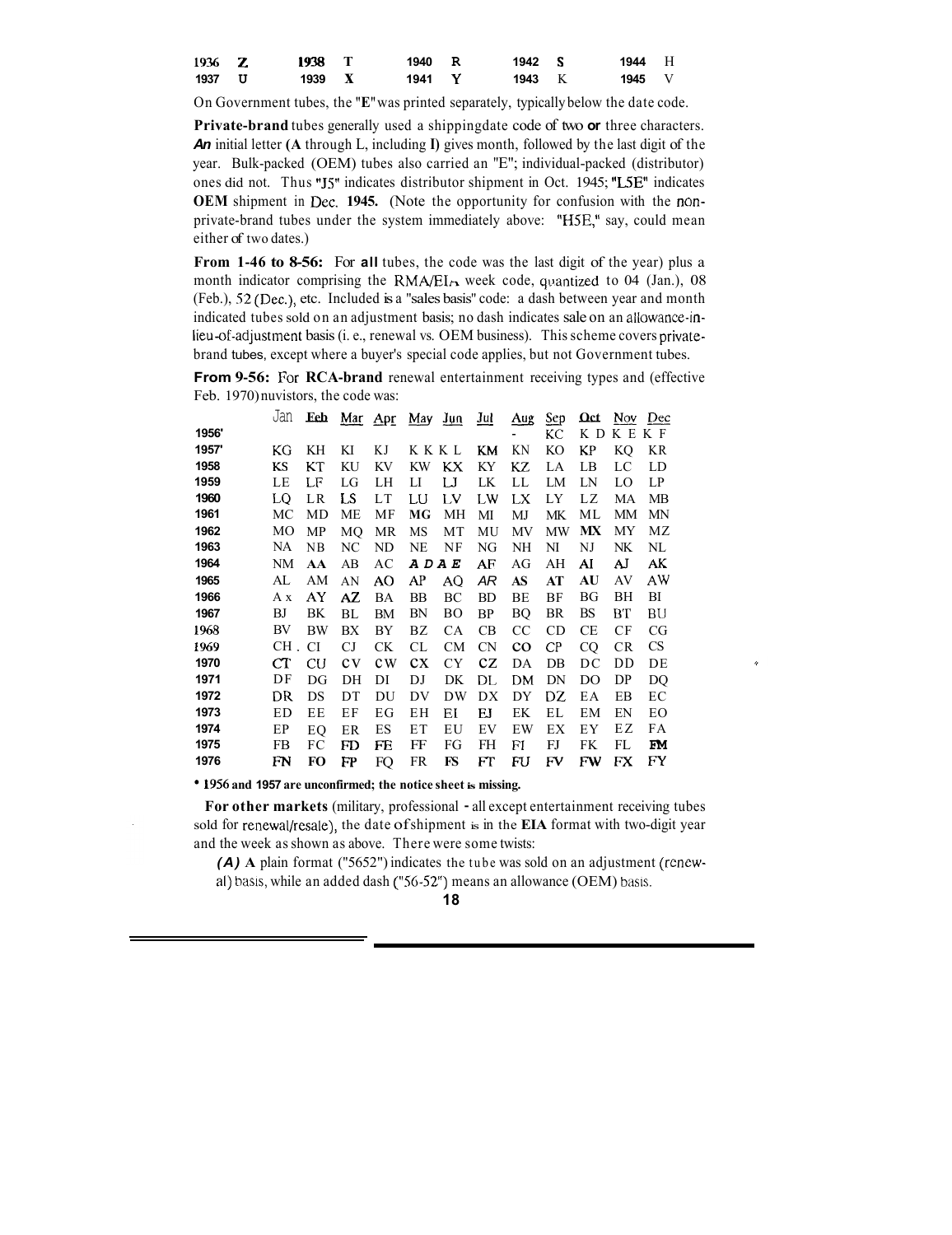**(B)** Purchased **types** generally carry a following dot **("5652.","56-52.",** or "KC."). (C) Types with a preceding dot *( " <sup>0</sup>* **5652," ".56-52,"** or "0 **KC")** had been adjusted and returned to stock.

(D) Tubes for export were date-coded with an "X" ("56X52").

(E) The RMA-assigned "274" code identifying RCA as the source was added on tubes lacking the RCA brand, i. e., private-brand. (The **"274"** code officially indicated "sponsor-of-sale," not necessarily the actual maker, **as** on **types** occasionally bought by RCA for private-brand resale.)

(F) Military tubes included a plant-location code.

### **DATE (AND DESTINATION) CODES FOR GM DELCO TUBES**

These originally used the short version of the **EIA** date code: the last digit of the year, plus a week code. The latter is quantized to the quarter of the year, i. e., **13, 26, 39, or 52.** See the example below.

The tubes carried the RCA "source code" **(274).** In addition, because Delco OEM tubes went to any of several radio manufacturers, the destination (original purchaser) **is** designated by a symbol after the date code:

- <sup>+</sup>Colonial *0* RCAVictor + Colonial DRCA Victor<br>O Crosley + Hallicrafters
	-
- $\triangle$  Delco Radio Corp.

**As** an example, **"613** *0'*stamped under the **"274"** designates a firstquarter **1946** tube for Crosley.

| As an example, $0.15 \cup 3$ stamped under the $274$ designates a mist quarter 1940<br>for Crosley. |     |     |      |                                               |                |                |           |           |           |           |            |           |
|-----------------------------------------------------------------------------------------------------|-----|-----|------|-----------------------------------------------|----------------|----------------|-----------|-----------|-----------|-----------|------------|-----------|
| Later the date code became as follows:                                                              |     |     |      |                                               |                |                |           |           |           |           |            |           |
|                                                                                                     | Jan |     |      | $\frac{\text{Feb}}{\text{Mar}}$ Mar Apr $May$ |                | $Jun$          | $Jul$     | Aug       | Sep       | $Oct$     | <b>Nov</b> | Dec       |
| 1957                                                                                                | R R | R A | RL.  | RM                                            | RO.            | RT.            | RS        | RU        | <b>RD</b> | R F       | A E        | A N       |
| 1958                                                                                                | AR  | AA  |      | ALAM                                          | AO.            | AT             | As        | AU        | AD        | AF        | LE         | LN        |
| 1959                                                                                                | LR  | LA. | LL.  | LM                                            | LO             | LT             | LS        | LU        | LD        | LF        | МE         | <b>MN</b> |
| 1960                                                                                                | MR. | MA  | МL   | МM                                            | M <sub>O</sub> | МT             | <b>MS</b> | <b>MU</b> | MD.       | MF        | TE         | TN        |
| 1961                                                                                                | TR  | T A |      | TLTM                                          | TO             | TT             | TS        | Tu        | TD        | TF        | SЕ         | <b>SN</b> |
| $1\%2$                                                                                              | SR  | SА  | SL   | <b>SM</b>                                     | SO.            | ST             | <b>SS</b> | SU        | <b>SD</b> | SF        | UE         | <b>UN</b> |
| 1963                                                                                                | UR  | UA  | UL.  | UM                                            | UО             | UT             | us        | UU        | UD        | UF        | DE         | DN        |
| 1964                                                                                                | DR  | DA  | DL   | DM                                            | DO             | DT             | DS        | DU        | DD        | DF        | ЕE         | EN        |
| 1965                                                                                                | ER. | EA  | EL.  | EM                                            | EО             | ET             | ES        | EU        | ED        | EF        | NE         | <b>NN</b> |
| 1966                                                                                                | NR. | NA. | NL   | NM                                            | N <sub>O</sub> | NT             | <b>NS</b> | NU        | ND.       | <b>NF</b> | RE         | <b>RN</b> |
| 1967                                                                                                | R R | RA  | RL   | RM                                            | RO.            | R <sub>T</sub> | <b>RS</b> | RU        | <b>RD</b> | <b>RF</b> | AE         | AN        |
| 1968                                                                                                | AR  | AA  | ALAM |                                               | AO.            | AT             | AS        | AU        | AD        | AF        | LE         | LN        |

## **DATE CODES FOR PIIILCO TUBE§**

The code **is** the full version of the EM code: the last two digits of the year plus the week code. The week code is restricted to even numbers only, thus indicating the first or last half of the relevant month. The year and week are separated **by** a dash, indicating the tube was sold on an "allowance" (OEM) basis. The date is predated **3** mos. in advance of actual shipment,  $\pm$  **1** week.

This scheme applied as of June, **1949,** and apparently was used to at least 1966. It included tubes branded for Philco subsidiarieslike the Sierra Electronic Corporation.

Writer Nan Douglas found an earlier version of this code using the letters  $O, P, U$ ,